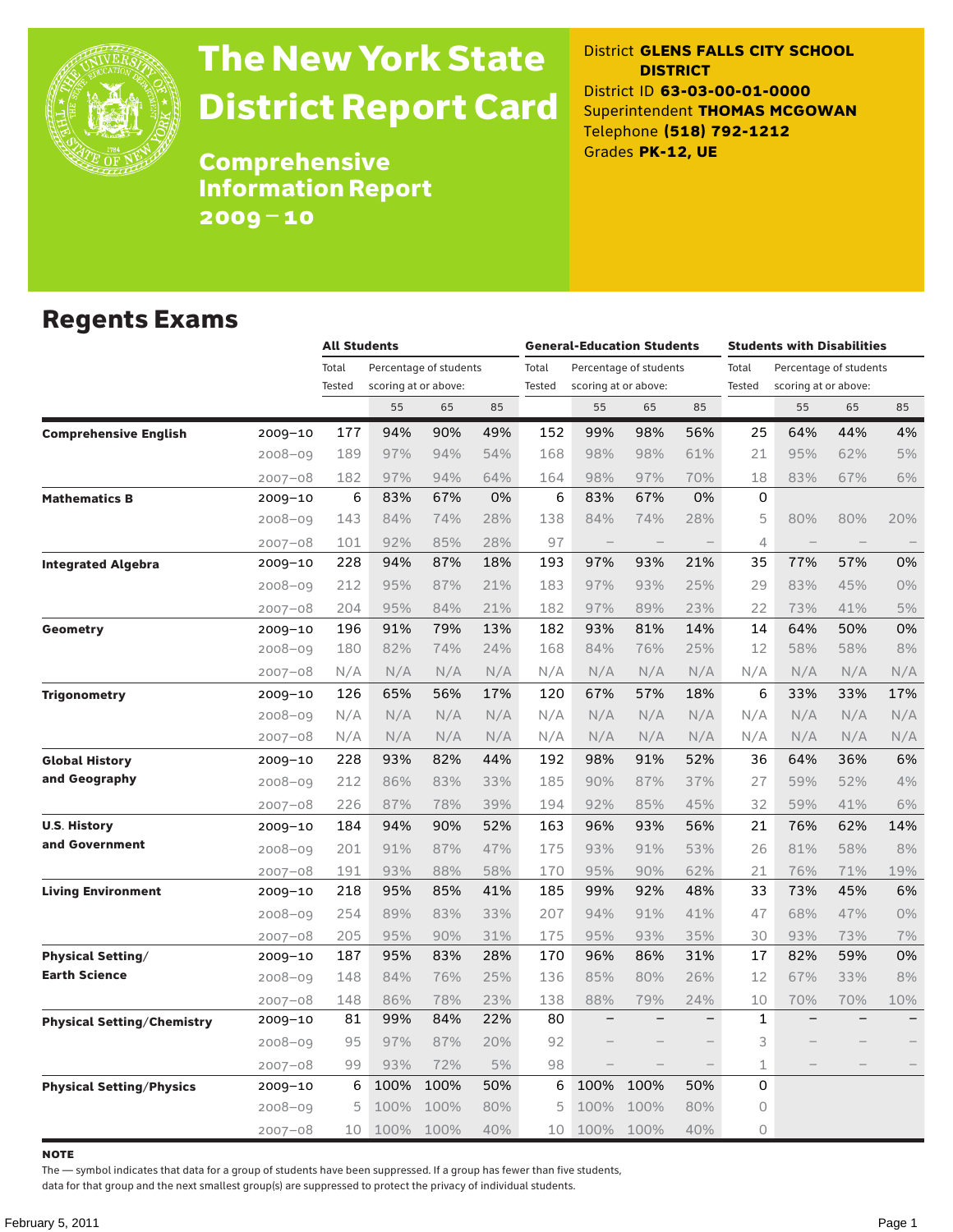### Regents Exams

|                              |             | <b>All Students</b> |      |                                                |     |                 |                                                |      |     | <b>General-Education Students Students with Disabilities</b> |                                                       |    |    |  |
|------------------------------|-------------|---------------------|------|------------------------------------------------|-----|-----------------|------------------------------------------------|------|-----|--------------------------------------------------------------|-------------------------------------------------------|----|----|--|
|                              |             | Total<br>Tested     |      | Percentage of students<br>scoring at or above: |     | Total<br>Tested | Percentage of students<br>scoring at or above: |      |     | Total                                                        | Percentage of students<br>Tested scoring at or above: |    |    |  |
|                              |             |                     | 55   | 65                                             | 85  |                 | 55                                             | 65   | 85  |                                                              | 55                                                    | 65 | 85 |  |
| <b>Comprehensive French</b>  | $2009 - 10$ | 54                  | 91%  | 81%                                            | 35% | 54              | 91%                                            | 81%  | 35% | 0                                                            |                                                       |    |    |  |
|                              | $2008 - 09$ | 29                  | 97%  | 97%                                            | 66% | 29              | 97%                                            | 97%  | 66% | $\circ$                                                      |                                                       |    |    |  |
|                              | $2007 - 08$ | 49                  | 100% | 100%                                           | 45% | 49              | 100%                                           | 100% | 45% | 0                                                            |                                                       |    |    |  |
| <b>Comprehensive German</b>  | $2009 - 10$ | $\mathbf 0$         |      |                                                |     | 0               |                                                |      |     | 0                                                            |                                                       |    |    |  |
|                              | $2008 - 09$ | $\circ$             |      |                                                |     | 0               |                                                |      |     | $\circ$                                                      |                                                       |    |    |  |
|                              | $2007 - 08$ | 0                   |      |                                                |     | 0               |                                                |      |     | 0                                                            |                                                       |    |    |  |
| <b>Comprehensive Hebrew</b>  | $2009 - 10$ | $\mathbf 0$         |      |                                                |     | 0               |                                                |      |     | $\Omega$                                                     |                                                       |    |    |  |
|                              | $2008 - 09$ | 0                   |      |                                                |     | 0               |                                                |      |     | 0                                                            |                                                       |    |    |  |
|                              | $2007 - 08$ | 0                   |      |                                                |     | 0               |                                                |      |     | 0                                                            |                                                       |    |    |  |
| <b>Comprehensive Italian</b> | $2009 - 10$ | $\mathbf 0$         |      |                                                |     | 0               |                                                |      |     | 0                                                            |                                                       |    |    |  |
|                              | $2008 - 09$ | $\circ$             |      |                                                |     | 0               |                                                |      |     | $\Omega$                                                     |                                                       |    |    |  |
|                              | $2007 - 08$ | $\circ$             |      |                                                |     | 0               |                                                |      |     | $\circ$                                                      |                                                       |    |    |  |
| <b>Comprehensive Latin</b>   | $2009 - 10$ | $\mathbf 0$         |      |                                                |     | 0               |                                                |      |     | 0                                                            |                                                       |    |    |  |
|                              | $2008 - 09$ | $\circ$             |      |                                                |     | 0               |                                                |      |     | $\bigcap$                                                    |                                                       |    |    |  |
|                              | $2007 - 08$ | $\circlearrowright$ |      |                                                |     | 0               |                                                |      |     | 0                                                            |                                                       |    |    |  |
| <b>Comprehensive Spanish</b> | $2009 - 10$ | 89                  | 100% | 96%                                            | 43% | 89              | 100%                                           | 96%  | 43% | 0                                                            |                                                       |    |    |  |
|                              | $2008 - 09$ | 87                  | 93%  | 85%                                            | 36% | 85              |                                                |      |     | 2                                                            |                                                       |    |    |  |
|                              | $2007 - 08$ | 92                  | 91%  | 86%                                            | 43% | 89              |                                                |      |     | 3                                                            |                                                       |    |    |  |

#### note

The — symbol indicates that data for a group of students have been suppressed. If a group has fewer than five students,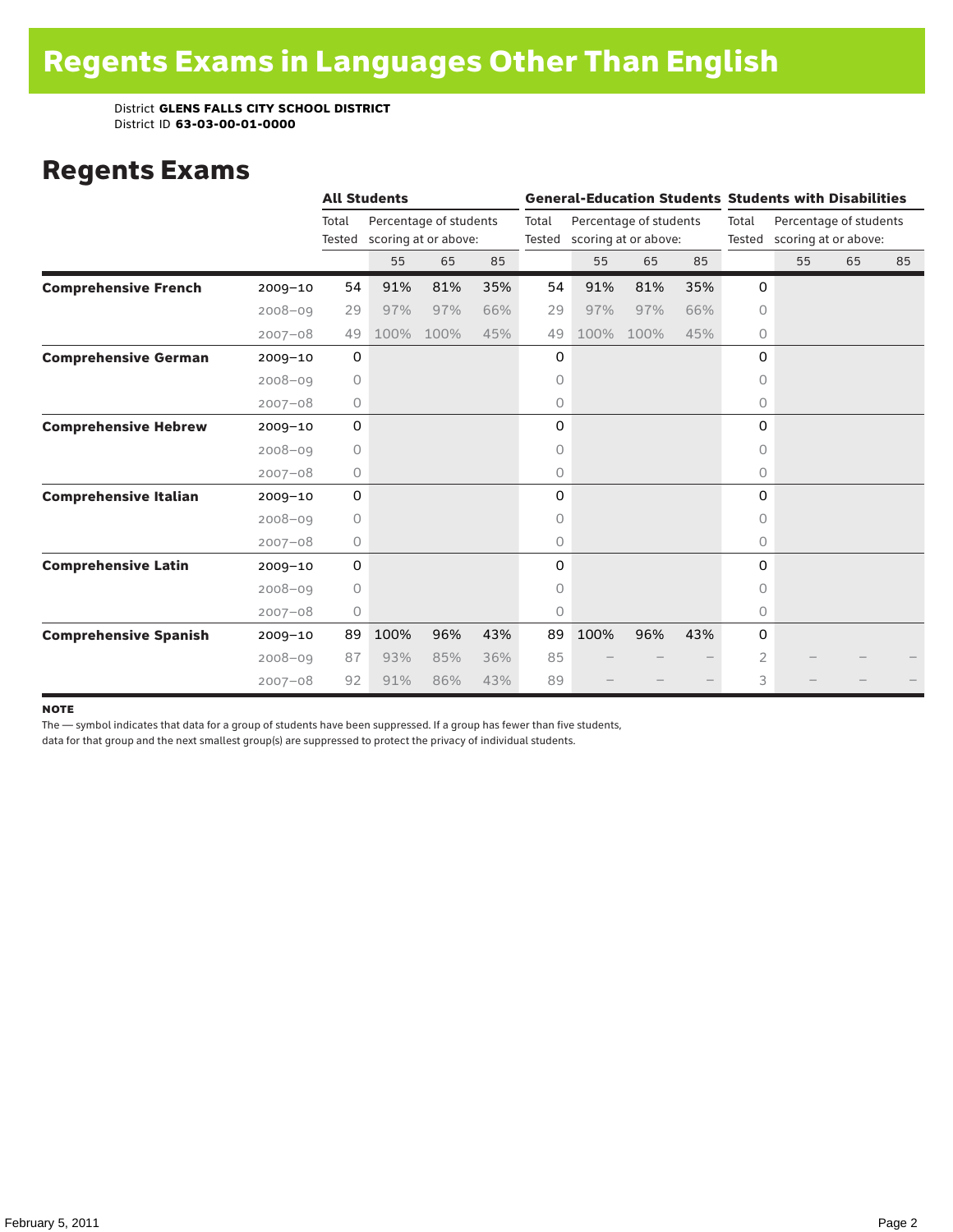# Regents Competency Tests

|                       |             | <b>All Students</b> |                  |                     | <b>General-Education Students Students with Disabilities</b> |                     |                  |
|-----------------------|-------------|---------------------|------------------|---------------------|--------------------------------------------------------------|---------------------|------------------|
|                       |             | <b>Total Tested</b> | Percent Passing: | <b>Total Tested</b> | Percent Passing:                                             | <b>Total Tested</b> | Percent Passing: |
| <b>Mathematics</b>    | $2009 - 10$ | $\overline{1}$      | 29%              | 0                   |                                                              | $\overline{7}$      | 29%              |
|                       | $2008 - 09$ | 6                   | 50%              | 1                   |                                                              | 5                   |                  |
|                       | $2007 - 08$ | 1                   |                  | 0                   |                                                              | 1                   |                  |
| <b>Science</b>        | 2009-10     | 4                   |                  | 0                   |                                                              | 4                   |                  |
|                       | $2008 - 09$ | 0                   |                  | 0                   |                                                              | 0                   |                  |
|                       | $2007 - 08$ | 0                   |                  | 0                   |                                                              | 0                   |                  |
| <b>Reading</b>        | 2009-10     | $\overline{1}$      | 57%              | 0                   |                                                              | 7                   | 57%              |
|                       | $2008 - 09$ | 5                   | 80%              | 0                   |                                                              | 5                   | 80%              |
|                       | $2007 - 08$ | 0                   |                  | 0                   |                                                              | $\Omega$            |                  |
| <b>Writing</b>        | $2009 - 10$ | 9                   | 56%              | 0                   |                                                              | 9                   | 56%              |
|                       | $2008 - 09$ | 4                   |                  | 0                   |                                                              | 4                   |                  |
|                       | $2007 - 08$ | 11                  | 36%              | 0                   |                                                              | 11                  | 36%              |
| <b>Global Studies</b> | 2009-10     | 12                  | 75%              | 1                   |                                                              | 11                  |                  |
|                       | $2008 - 09$ | 10                  | 80%              | 0                   |                                                              | 10                  | 80%              |
|                       | $2007 - 08$ | 8                   | 88%              | 0                   |                                                              | 8                   | 88%              |
| <b>U.S. History</b>   | 2009-10     | 5                   | 80%              | 0                   |                                                              | 5                   | 80%              |
| and Government        | $2008 - 09$ | 4                   |                  | Ω                   |                                                              | 4                   |                  |
|                       | $2007 - 08$ | 5                   | 100%             | 0                   |                                                              | 5                   | 100%             |

#### **NOTE**

The — symbol indicates that data for a group of students have been suppressed. If a group has fewer than five students,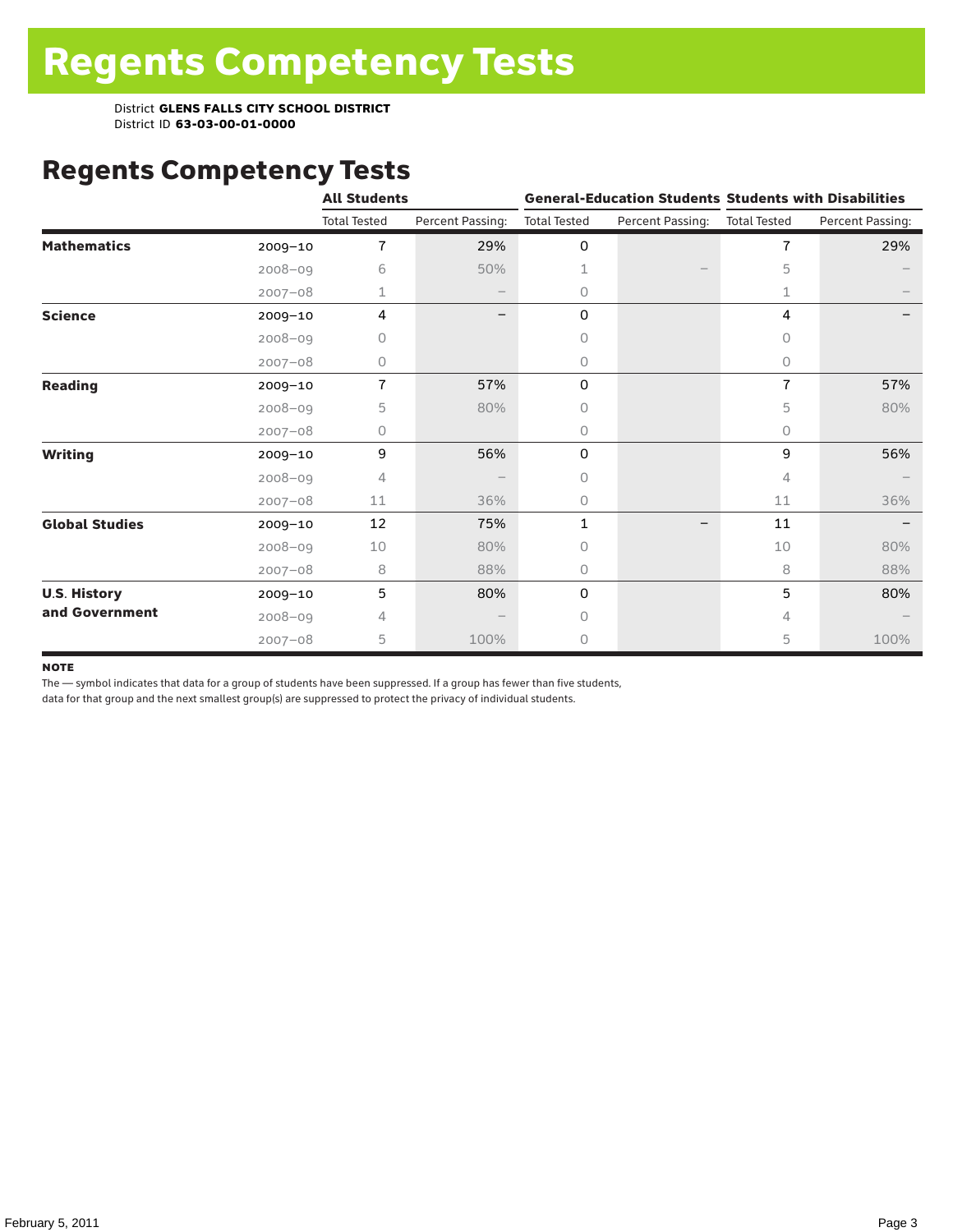# Second Language Proficiency Examinations

|                |             | <b>All Students</b> |                  |                     |                   | <b>General-Education Students Students with Disabilities</b> |                  |  |  |
|----------------|-------------|---------------------|------------------|---------------------|-------------------|--------------------------------------------------------------|------------------|--|--|
|                |             | <b>Total Tested</b> | Percent Passing: | <b>Total Tested</b> | Percent Passing:  | <b>Total Tested</b>                                          | Percent Passing: |  |  |
| <b>French</b>  | $2009 - 10$ | 56                  | 95%              | 56                  | 95%               | 0                                                            |                  |  |  |
|                | $2008 - 09$ | 50                  | 98%              | 49                  |                   | 1                                                            |                  |  |  |
|                | $2007 - 08$ | 66                  | 89%              | 65                  | $\qquad \qquad -$ | 1                                                            |                  |  |  |
| German         | $2009 - 10$ | 0                   |                  | 0                   |                   | 0                                                            |                  |  |  |
|                | $2008 - 09$ | 0                   |                  | 0                   |                   | $\Omega$                                                     |                  |  |  |
|                | $2007 - 08$ | 0                   |                  | 0                   |                   | $\Omega$                                                     |                  |  |  |
| Italian        | $2009 - 10$ | 0                   |                  | 0                   |                   | 0                                                            |                  |  |  |
|                | $2008 - 09$ | 0                   |                  | 0                   |                   | $\circ$                                                      |                  |  |  |
|                | $2007 - 08$ | $\Omega$            |                  | 0                   |                   | $\Omega$                                                     |                  |  |  |
| Latin          | 2009-10     | 0                   |                  | 0                   |                   | 0                                                            |                  |  |  |
|                | $2008 - 09$ | O                   |                  | 0                   |                   | $\Omega$                                                     |                  |  |  |
|                | $2007 - 08$ | 0                   |                  | 0                   |                   | 0                                                            |                  |  |  |
| <b>Spanish</b> | $2009 - 10$ | 103                 | 95%              | 101                 |                   | $\overline{2}$                                               |                  |  |  |
|                | $2008 - 09$ | 93                  | 97%              | 93                  | 97%               | $\bigcap$                                                    |                  |  |  |
|                | $2007 - 08$ | 112                 | 98%              | 109                 |                   | 3                                                            |                  |  |  |

#### **NOTE**

The — symbol indicates that data for a group of students have been suppressed. If a group has fewer than five students,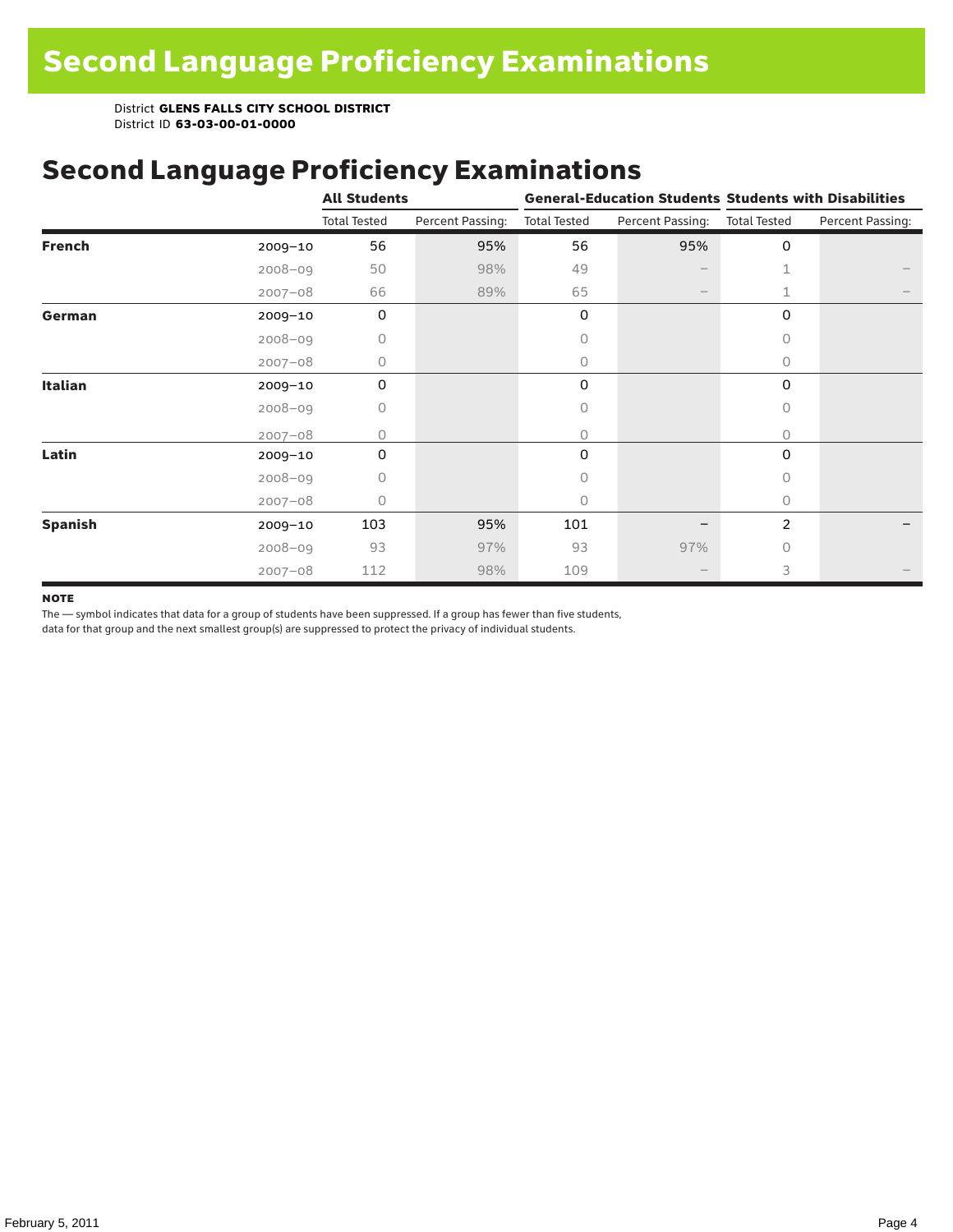### New York State English as a Second Language Achievement Test (NYSESLAT)

|                  |             |                | <b>All Students</b>               |                             |                          |                          | <b>General-Education Students</b> |  |                                   |  | <b>Students with Disabilities</b> |                                                 |                                   |                             |  |       |
|------------------|-------------|----------------|-----------------------------------|-----------------------------|--------------------------|--------------------------|-----------------------------------|--|-----------------------------------|--|-----------------------------------|-------------------------------------------------|-----------------------------------|-----------------------------|--|-------|
|                  |             | Total          |                                   | Percent of students scoring |                          |                          | Total                             |  | Percent of students scoring       |  |                                   | Total                                           |                                   | Percent of students scoring |  |       |
|                  |             |                | Tested in each performance level: |                             |                          |                          |                                   |  | Tested in each performance level: |  |                                   |                                                 | Tested in each performance level: |                             |  |       |
|                  |             |                |                                   | Begin. Interm. Adv.         |                          | Prof.                    |                                   |  | Begin. Interm. Adv.               |  | Prof.                             |                                                 |                                   | Begin. Interm. Adv.         |  | Prof. |
| <b>Listening</b> | 2009-10     | 0              |                                   |                             |                          |                          | 0                                 |  |                                   |  |                                   | 0                                               |                                   |                             |  |       |
| and Speaking     | $2008 - 09$ | 0              |                                   |                             |                          |                          | 0                                 |  |                                   |  |                                   | $\circ$                                         |                                   |                             |  |       |
| $(Grades K-1)$   | $2007 - 08$ | 0              |                                   |                             |                          |                          | $\bigcirc$                        |  |                                   |  |                                   | $\circlearrowright$                             |                                   |                             |  |       |
| <b>Reading</b>   | $2009 - 10$ | 0              |                                   |                             |                          |                          | 0                                 |  |                                   |  |                                   | 0                                               |                                   |                             |  |       |
| and Writing      | $2008 - 09$ | $\bigcirc$     |                                   |                             |                          |                          | $\circ$                           |  |                                   |  |                                   | $\circ$                                         |                                   |                             |  |       |
| $(Grades K-1)$   | $2007 - 08$ | $\bigcirc$     |                                   |                             |                          |                          | 0                                 |  |                                   |  |                                   | $\circ$                                         |                                   |                             |  |       |
| <b>Listening</b> | $2009 - 10$ | 1              |                                   |                             |                          | $\overline{\phantom{0}}$ | 0                                 |  |                                   |  |                                   | 1                                               |                                   |                             |  |       |
| and Speaking     | $2008 - 09$ | $\mathbf 1$    |                                   |                             |                          |                          | $\circ$                           |  |                                   |  |                                   | $\perp$                                         |                                   |                             |  |       |
| (Grades $2-4$ )  | $2007 - 08$ | 1              |                                   |                             |                          | $\overline{\phantom{0}}$ | $\bigcirc$                        |  |                                   |  |                                   | 1                                               |                                   |                             |  |       |
| <b>Reading</b>   | 2009-10     | $\mathbf 1$    |                                   |                             |                          | $-$                      | 0                                 |  |                                   |  |                                   | 1                                               |                                   |                             |  |       |
| and Writing      | $2008 - 09$ | $\mathbf 1$    |                                   |                             |                          | $\overline{\phantom{0}}$ | $\circ$                           |  |                                   |  |                                   | 1                                               |                                   |                             |  |       |
| (Grades $2-4$ )  | $2007 - 08$ | 1              |                                   |                             |                          | $-$                      | $\bigcirc$                        |  |                                   |  |                                   | $\mathbf 1$                                     |                                   |                             |  |       |
| <b>Listening</b> | $2009 - 10$ | 0              |                                   |                             |                          |                          | 0                                 |  |                                   |  |                                   | 0                                               |                                   |                             |  |       |
| and Speaking     | $2008 - 09$ | 0              |                                   |                             |                          |                          | 0                                 |  |                                   |  |                                   | $\circ$                                         |                                   |                             |  |       |
| $(Grades 5-6)$   | $2007 - 08$ | $\bigcirc$     |                                   |                             |                          |                          | 0                                 |  |                                   |  |                                   | $\circ$                                         |                                   |                             |  |       |
| <b>Reading</b>   | $2009 - 10$ | $\mathsf 0$    |                                   |                             |                          |                          | 0                                 |  |                                   |  |                                   | 0                                               |                                   |                             |  |       |
| and Writing      | $2008 - 09$ | 0              |                                   |                             |                          |                          | 0                                 |  |                                   |  |                                   | 0                                               |                                   |                             |  |       |
| (Grades $5-6$ )  | $2007 - 08$ | $\bigcirc$     |                                   |                             |                          |                          | 0                                 |  |                                   |  |                                   | $\circlearrowright$                             |                                   |                             |  |       |
| Listening        | $2009 - 10$ | 0              |                                   |                             |                          |                          | 0                                 |  |                                   |  |                                   | 0                                               |                                   |                             |  |       |
| and Speaking     | $2008 - 09$ | $\bigcirc$     |                                   |                             |                          |                          | 0                                 |  |                                   |  |                                   | $\circ$                                         |                                   |                             |  |       |
| (Grades $7-8$ )  | $2007 - 08$ | $\bigcirc$     |                                   |                             |                          |                          | $\bigcirc$                        |  |                                   |  |                                   | $\circlearrowright$                             |                                   |                             |  |       |
| <b>Reading</b>   | $2009 - 10$ | 0              |                                   |                             |                          |                          | 0                                 |  |                                   |  |                                   | 0                                               |                                   |                             |  |       |
| and Writing      | $2008 - 09$ | 0              |                                   |                             |                          |                          | 0                                 |  |                                   |  |                                   | $\circ$                                         |                                   |                             |  |       |
| (Grades $7-8$ )  | $2007 - 08$ | $\bigcirc$     |                                   |                             |                          |                          | $\circ$                           |  |                                   |  |                                   | $\circ$                                         |                                   |                             |  |       |
| <b>Listening</b> | $2009 - 10$ | $\mathbf{1}$   |                                   |                             |                          | $\overline{\phantom{0}}$ | $\mathbf{1}$                      |  |                                   |  |                                   | 0                                               |                                   |                             |  |       |
| and Speaking     | $2008 - 09$ | $1\,$          |                                   |                             |                          |                          | 1                                 |  |                                   |  |                                   | 0<br>$\qquad \qquad -$                          |                                   |                             |  |       |
| $(Grades g-12)$  | $2007 - 08$ | $\overline{2}$ |                                   |                             | $\overline{\phantom{0}}$ | $\overline{\phantom{0}}$ | $\overline{2}$                    |  |                                   |  |                                   | $\circlearrowright$<br>$\overline{\phantom{0}}$ |                                   |                             |  |       |
| <b>Reading</b>   | $2009 - 10$ | $\mathbf{1}$   |                                   |                             |                          | $\overline{\phantom{0}}$ | 1                                 |  |                                   |  |                                   | 0<br>$\overline{\phantom{0}}$                   |                                   |                             |  |       |
| and Writing      | $2008 - 09$ | $\mathbf 1$    |                                   |                             |                          | ÷                        | 1                                 |  |                                   |  |                                   | $\mathsf O$                                     |                                   |                             |  |       |
| $(Grades g-12)$  | $2007 - 08$ | $\overline{2}$ |                                   |                             |                          |                          | $\overline{2}$                    |  |                                   |  |                                   | $\circ$                                         |                                   |                             |  |       |

#### **NOTE**

The — symbol indicates that data for a group of students have been suppressed. If a group has fewer than five students,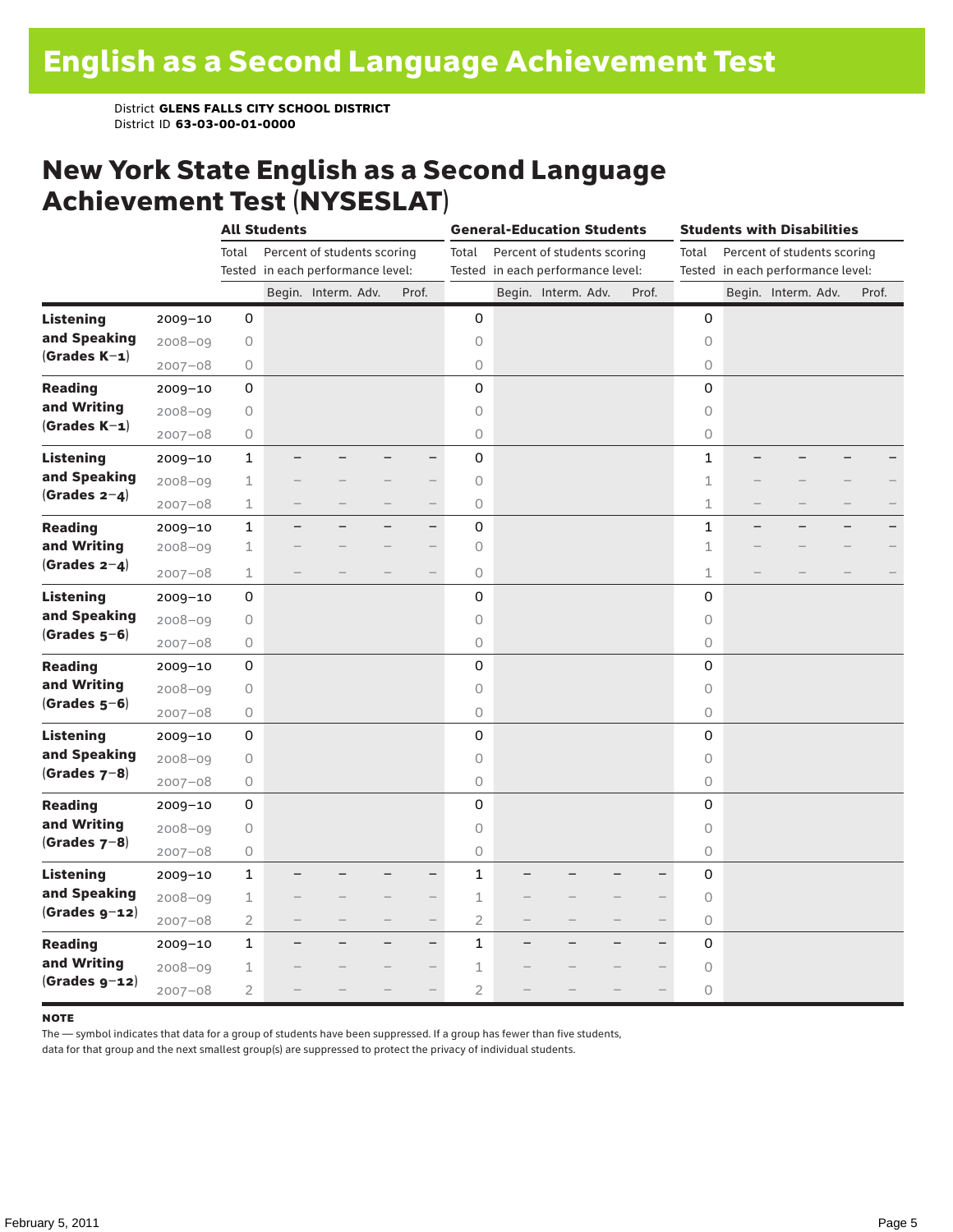### Statewide 2008–09 Results on the National Assessment of Educational Progress (NAEP)

|                            | % Below Basic | % Basic | % Proficient | % Advanced |  |
|----------------------------|---------------|---------|--------------|------------|--|
| <b>Grade 4 Reading</b>     | 29%           | 35%     | 27%          | 9%         |  |
| <b>Grade 8 Reading</b>     | 25%           | 41%     | 30%          | 3%         |  |
| <b>Grade 4 Mathematics</b> | 17%           | 43%     | 35%          | 5%         |  |
| <b>Grade 8 Mathematics</b> | 27%           | 39%     | 26%          | 8%         |  |

### Statewide 2008–09 NAEP Participation Rates for LEP Students and Students with Disabilities

|                                   | <b>Participation Rate</b> |
|-----------------------------------|---------------------------|
| <b>Grade 4 Reading</b>            |                           |
| Limited English Proficient        | 78%                       |
| <b>Students with Disabilities</b> | 69%                       |
| <b>Grade 8 Reading</b>            |                           |
| Limited English Proficient        | 53%                       |
| <b>Students with Disabilities</b> | 61%                       |
| <b>Grade 4 Mathematics</b>        |                           |
| Limited English Proficient        | 90%                       |
| <b>Students with Disabilities</b> | 88%                       |
| <b>Grade 8 Mathematics</b>        |                           |
| Limited English Proficient        | 80%                       |
| <b>Students with Disabilities</b> | 82%                       |

#### **NOTE**

The National Assessment of Educational Progress (NAEP), developed in 1969, is a nationally representative assessment of the performance of United States' students in mathematics, reading, science, writing, the arts, civics, economics, geography, and U.S. history. Teachers, principals, parents, policymakers, and researchers use NAEP results to assess progress and develop ways to improve education in the United States.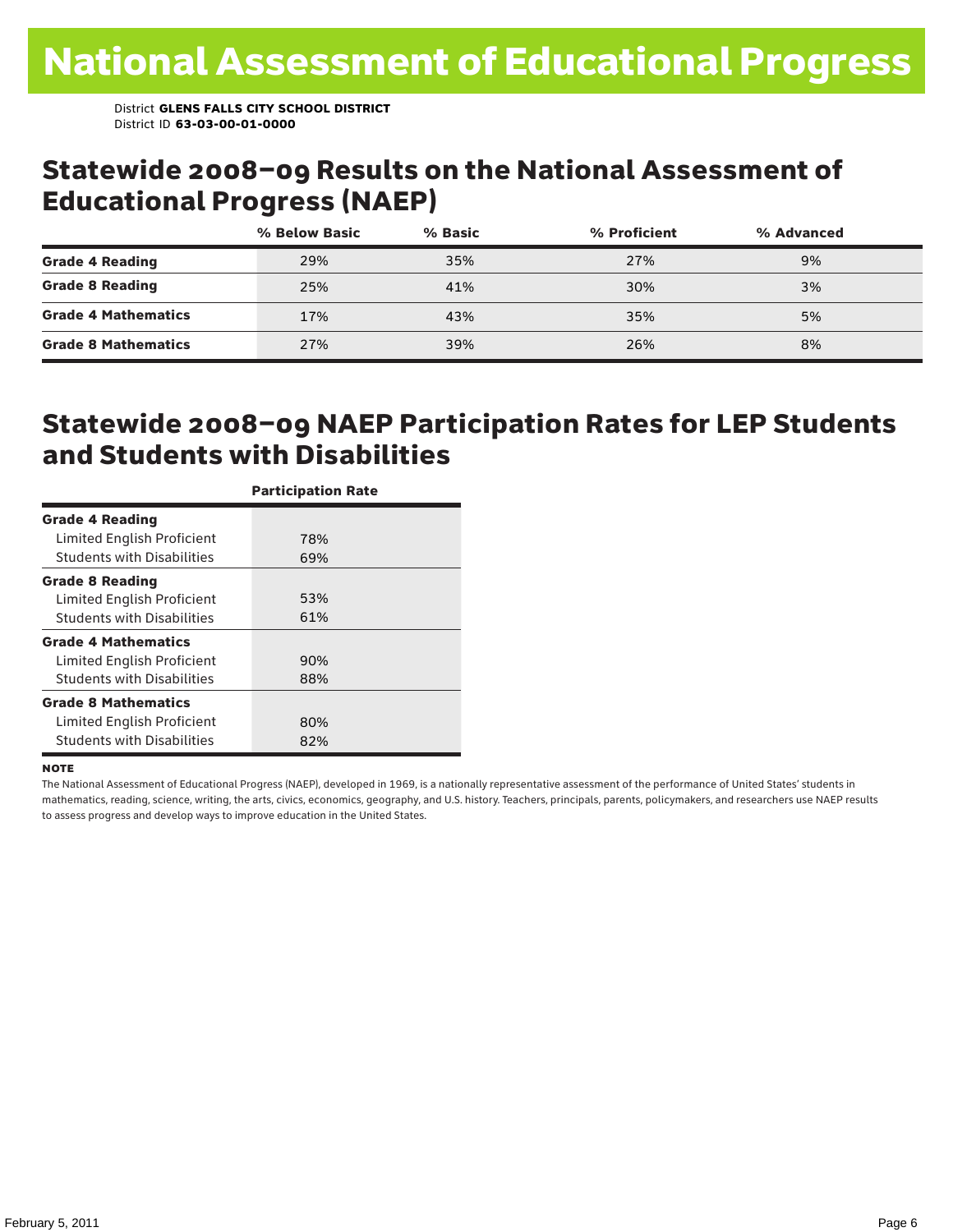# Elementary/Middle-Level Social Studies 2009–10

|                            |       | <b>All Students</b>                                |     |     |     |       | <b>General-Education Students</b>                  |    |     |     |       | <b>Students with Disabilities</b>                  |     |     |                |  |  |  |
|----------------------------|-------|----------------------------------------------------|-----|-----|-----|-------|----------------------------------------------------|----|-----|-----|-------|----------------------------------------------------|-----|-----|----------------|--|--|--|
|                            | Total | Percentage of students<br>Tested scoring at level: |     |     |     | Total | Percentage of students<br>Tested scoring at level: |    |     |     | Total | Percentage of students<br>Tested scoring at level: |     |     |                |  |  |  |
|                            |       |                                                    |     |     | 4   |       |                                                    |    |     |     |       |                                                    |     |     | $\overline{4}$ |  |  |  |
| <b>Elementary</b><br>Level | 140   | 6%                                                 | 3%  | 45% | 46% | 105   | 0%                                                 | 0% | 40% | 60% | 35    | 26%                                                | 11% | 60% | 3%             |  |  |  |
| <b>Middle Level</b>        | 201   | 1%                                                 | 18% | 52% | 29% | 162   | 0%                                                 | 8% | 57% | 35% | 39    | 8%                                                 | 59% | 31% | 3%             |  |  |  |

### 2006 Total Cohort Performance on Regents Exams After Four Years

|                                        |                               | <b>All Students</b> |                                                    |     |  | <b>General-Education Students</b> |                                                              |     |              |  | <b>Students with Disabilities</b> |                                                                |     |              |  |  |
|----------------------------------------|-------------------------------|---------------------|----------------------------------------------------|-----|--|-----------------------------------|--------------------------------------------------------------|-----|--------------|--|-----------------------------------|----------------------------------------------------------------|-----|--------------|--|--|
|                                        | Cohort<br>$=$<br>$\circ$<br>面 |                     | Percentage of<br>students scoring:<br>65-84 85-100 |     |  |                                   | Cohort<br>Ξ<br>Percentage of<br>ò,<br>모<br>students scoring: |     |              |  |                                   | Cohort<br>$=$<br>Percentage of<br>Ò,<br>문<br>students scoring: |     |              |  |  |
|                                        |                               | $55 - 64$           |                                                    |     |  |                                   | $55 - 64$                                                    |     | 65-84 85-100 |  |                                   | $55 - 64$                                                      |     | 65-84 85-100 |  |  |
| <b>Global History</b><br>and Geography | 242                           | 4%                  | 41%                                                | 35% |  | 188                               | 3%                                                           | 44% | 44%          |  | 54                                | 7%                                                             | 33% | 2%           |  |  |
| <b>U.S. History</b><br>and Government  | 242                           | 2%                  | 33%                                                | 40% |  | 188                               | 2%                                                           | 34% | 49%          |  | 54                                | 4%                                                             | 33% | 6%           |  |  |
| <b>Science</b>                         | 242                           | 5%                  | 50%                                                | 32% |  | 188                               | 3%                                                           | 53% | 39%          |  | 54                                | 9%                                                             | 41% | 6%           |  |  |

# New York State Alternate Assessments (NYSAA) 2009–10

|                         | AIL SLUUTIILS                       |                  |   |   |  |  |  |  |  |  |
|-------------------------|-------------------------------------|------------------|---|---|--|--|--|--|--|--|
|                         | Number of students scoring<br>Total |                  |   |   |  |  |  |  |  |  |
|                         |                                     | Tested at Level: |   |   |  |  |  |  |  |  |
|                         |                                     | 1                | 2 | 3 |  |  |  |  |  |  |
| <b>Elementary Level</b> |                                     |                  |   |   |  |  |  |  |  |  |
| <b>Social Studies</b>   | O                                   |                  |   |   |  |  |  |  |  |  |
| <b>Middle Level</b>     |                                     |                  |   |   |  |  |  |  |  |  |
| Social Studies          | 3                                   |                  |   |   |  |  |  |  |  |  |
| <b>Secondary Level</b>  |                                     |                  |   |   |  |  |  |  |  |  |
| English Language Arts   | 2                                   |                  |   |   |  |  |  |  |  |  |
| <b>Mathematics</b>      | 2                                   |                  |   |   |  |  |  |  |  |  |
| Social Studies          | 2                                   |                  |   |   |  |  |  |  |  |  |
| Science                 | 2                                   |                  |   |   |  |  |  |  |  |  |

All C<sub>tude</sub>

The New York State Alternate Assessment (NYSAA) is for students with severe cognitive disabilities. Results for students taking the NYSAA in English language arts, mathematics, and science at the elementary and middle levels are available in the *Accountability and Overview Report* part of *The New York State Report Card*.

#### **NOTE**

The — symbol indicates that data for a group of students have been suppressed. If a group has fewer than five students, data for that group and the next smallest group(s) are suppressed to protect the privacy of individual students.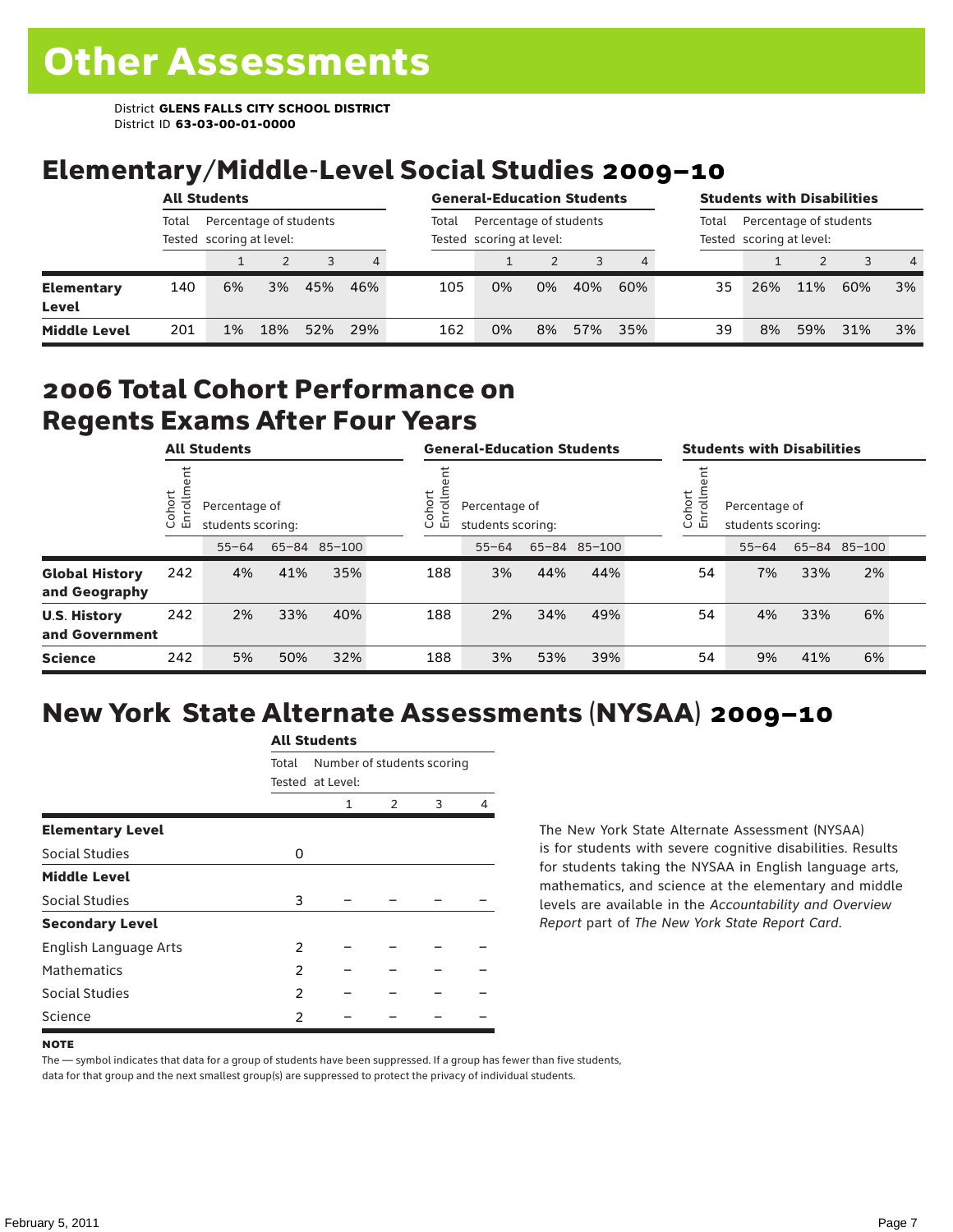# High School Completers

|                                    |             | <b>All Students</b>      |                            |                       | <b>General-Education Students</b> | <b>Students with Disabilities</b> |                            |  |
|------------------------------------|-------------|--------------------------|----------------------------|-----------------------|-----------------------------------|-----------------------------------|----------------------------|--|
|                                    |             | Number<br>of Students    | Percentage<br>of Graduates | Number<br>of Students | Percentage<br>of Graduates        | Number<br>of Students             | Percentage<br>of Graduates |  |
| <b>Total Graduates</b>             | $2009 - 10$ | 180                      |                            | 156                   |                                   | 24                                |                            |  |
|                                    | $2008 - 09$ | 154                      |                            | 137                   |                                   | 17                                |                            |  |
|                                    | $2007 - 08$ | 167                      |                            | 157                   |                                   | 10                                |                            |  |
| <b>Receiving a Regents Diploma</b> | $2009 - 10$ | 161                      | 89%                        | 150                   | 96%                               | 11                                | 46%                        |  |
|                                    | $2008 - 09$ | 140                      | 91%                        | 130                   | 95%                               | 10                                | 59%                        |  |
|                                    | $2007 - 08$ | 157                      | 94%                        | 150                   | 96%                               | 7                                 | 70%                        |  |
| <b>Receiving a Regents Diploma</b> | $2009 - 10$ | 103                      | 57%                        | 101                   | 65%                               | $\overline{2}$                    | 8%                         |  |
| with Advanced Designation          | $2008 - 09$ | 80                       | 52%                        | 77                    | 56%                               | 3                                 | 18%                        |  |
|                                    | $2007 - 08$ | 89                       | 53%                        | 88                    | 56%                               | 1                                 | 10%                        |  |
| <b>Receiving an</b>                | $2009 - 10$ | 3                        | N/A                        | 0                     |                                   | 3                                 | N/A                        |  |
| <b>Individualized Education</b>    | $2008 - 09$ | $\overline{\phantom{a}}$ | N/A                        | 0                     |                                   | $\overline{\phantom{a}}$          | N/A                        |  |
| Program (IEP) Diploma              | $2007 - 08$ | $\overline{9}$           | N/A                        | 0                     |                                   | 9                                 | N/A                        |  |

NOTE Students receiving Regents diplomas and Regents diplomas with advanced designation are considered graduates; recipients of IEP diplomas are not.

# High School Noncompleters

|                              |             | <b>All Students</b>   |                           |                       | <b>General-Education Students</b> | <b>Students with Disabilities</b> |                           |  |
|------------------------------|-------------|-----------------------|---------------------------|-----------------------|-----------------------------------|-----------------------------------|---------------------------|--|
|                              |             | Number<br>of Students | Percentage<br>of Students | Number<br>of Students | Percentage<br>of Students         | Number<br>of Students             | Percentage<br>of Students |  |
| <b>Dropped Out</b>           | $2009 - 10$ | 28                    | 3%                        | 14                    | 2%                                | 14                                | 7%                        |  |
|                              | $2008 - 09$ | 25                    | 2%                        | 17                    | 2%                                | 8                                 | 4%                        |  |
|                              | $2007 - 08$ | 26                    | 2%                        | 16                    | 2%                                | 10                                | 5%                        |  |
| <b>Entered Approved High</b> | $2009 - 10$ | 32                    | 3%                        | 19                    | 2%                                | 13                                | 7%                        |  |
| <b>School Equivalency</b>    | $2008 - 09$ | 27                    | 3%                        | 16                    | 2%                                | 11                                | 6%                        |  |
| <b>Preparation Program</b>   | $2007 - 08$ | 25                    | $2\%$                     | 14                    | 2%                                | 11                                | 5%                        |  |
| <b>Total Noncompleters</b>   | $2009 - 10$ | 60                    | 6%                        | 33                    | 4%                                | 27                                | 14%                       |  |
|                              | $2008 - 09$ | 52                    | 5%                        | 33                    | 4%                                | 19                                | 10%                       |  |
|                              | $2007 - 08$ | 51                    | 5%                        | 30                    | 3%                                | 21                                | 10%                       |  |

# Post-secondary Plans of 2009–10 Completers

|                                | <b>All Students</b>   |                           | <b>General-Education Students</b> |                           | <b>Students with Disabilities</b> |                           |
|--------------------------------|-----------------------|---------------------------|-----------------------------------|---------------------------|-----------------------------------|---------------------------|
|                                | Number<br>of Students | Percentage<br>of Students | Number<br>of Students             | Percentage<br>of Students | Number<br>of Students             | Percentage<br>of Students |
| To 4-year College              | 73                    | 40%                       | 73                                | 47%                       | 0                                 | 0%                        |
| To 2-year College              | 90                    | 49%                       | 71                                | 46%                       | 19                                | 70%                       |
| <b>To Other Post-secondary</b> | 0                     | 0%                        | 0                                 | 0%                        | 0                                 | 0%                        |
| <b>To the Military</b>         |                       | 2%                        |                                   | 2%                        | 0                                 | 0%                        |
| <b>To Employment</b>           | 17                    | 9%                        | 9                                 | 6%                        | 8                                 | 30%                       |
| <b>To Adult Services</b>       | 0                     | 0%                        | 0                                 | 0%                        | 0                                 | 0%                        |
| <b>To Other Known Plans</b>    | 0                     | 0%                        | 0                                 | 0%                        | 0                                 | 0%                        |
| <b>Plan Unknown</b>            |                       | 0%                        |                                   | 0%                        |                                   | 0%                        |